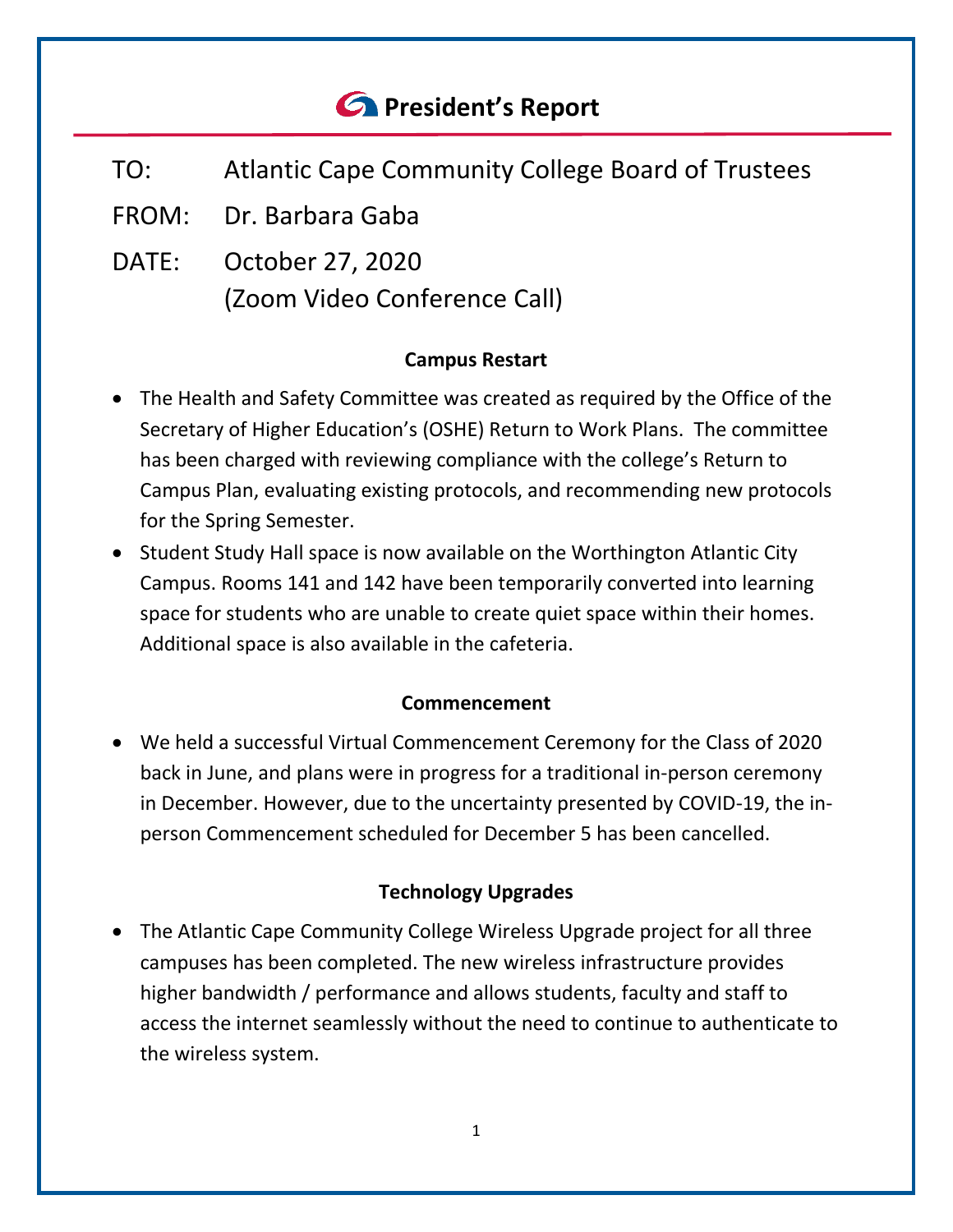- The IT department is continuing to design and configure the Ellucian Ethos cloud platform. The new platform will provide future data analytics, improved reporting, and the foundation for future Single Sign On capabilities. The project will be complete within the next 3 weeks.
- Loaner Laptops and Verizon Internet HotSpots continue to be distributed to students for remote distance learning opportunities. The program has been well received by the students.

## **Workforce Development**

- Workforce training staff continue to work with local business and industry and the community to provide residents with professional development and community education.
- Workforce Development Fall training and workshops are strong with 12 Paramedics in our third cohort and 21 Emergency Medical Technicians. Our Table Games are also in progress.
- We are happy to report that to date we have 100 participants taking advantage of 14 Professional and Community Education programs this fall.

# **Community Relations**

## *NAACP Atlantic City Branch*

- Dr. Natalie Devonish, Dean of Worthington Atlantic City Campus and Workforce Development, has been appointed to the Executive Committee of the NAACP Atlantic City Branch for 2021. The NAACP's mission is to secure the political, educational, social, and economic equality of rights in order to eliminate race-based discrimination and ensure the health and well-being of all persons.
- Dr. Devonish was featured as a guest speaker on the Atlantic City Chapter NAACP webcast, which aired live on September 22, 2020. The episode focused on the importance of community college and preparing families for opportunities.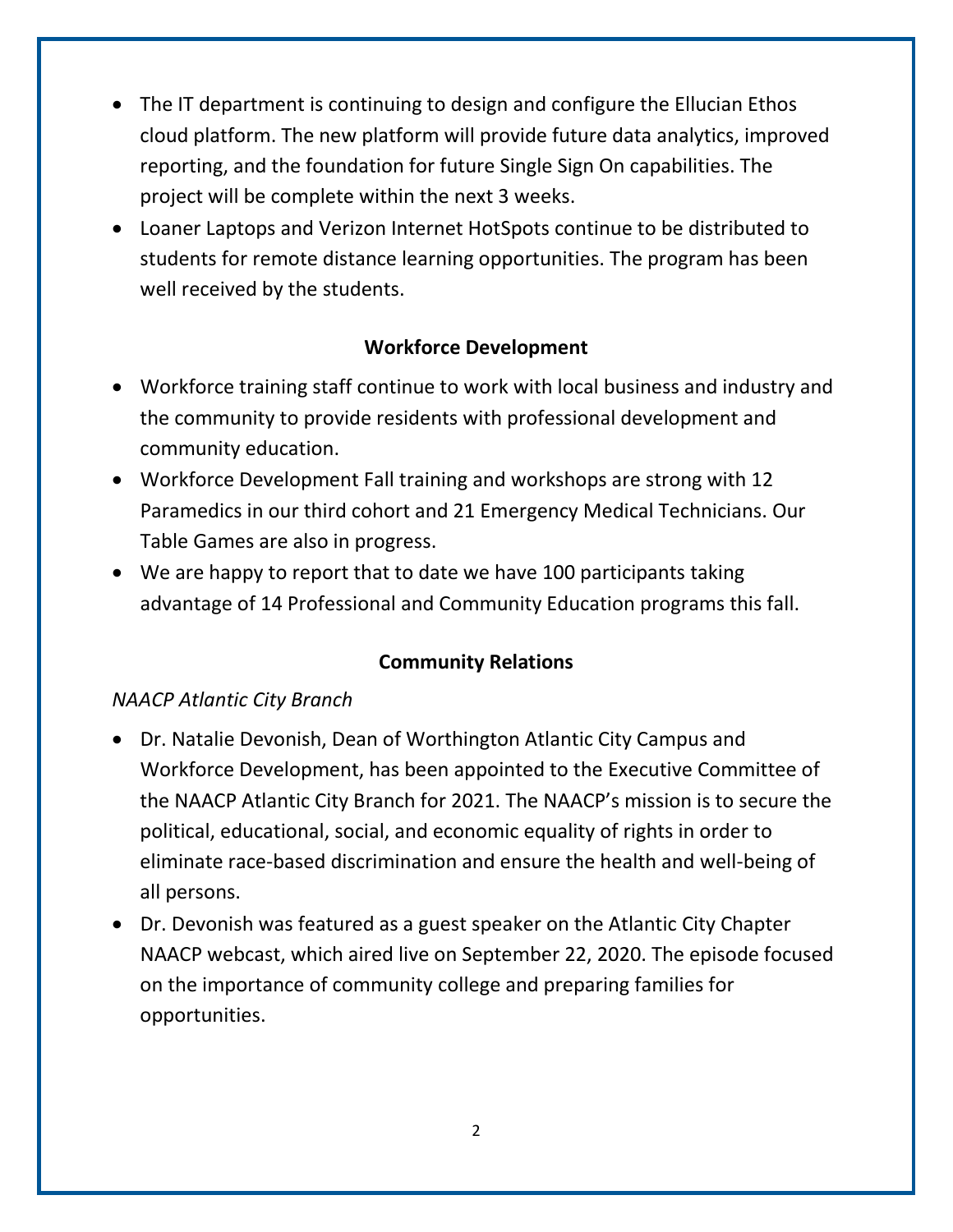## *Mexican Consulate in Philadelphia*

• Victor Moreno, Manager of Community Outreach, was invited by the Mexican Consulate in Philadelphia to conduct a 10-minute virtual presentation on October 2, 2020, on the educational opportunities and services Atlantic Cape has to offer to the Latino/Mexican community in the South Jersey area. The presentation can be viewed [here.](https://www.facebook.com/watch/?v=1135875340141624)

# *Atlantic City Arts Foundation*

• Atlantic Cape has once again partnered with the Atlantic City Arts Foundation and their "Chalk About AC" annual event from October 16 - October 30, which is a city-wide event inviting the community to come together to create chalk artwork in Atlantic City, encouraging positive perceptions of the city.

# *Jewish Family Services (JFS)*

- Atlantic Cape has partnered with Jewish Family Services (JFS) in their Bridges Program, a program helping youth to transition from high school to postsecondary education or careers. JFS staff will work to connect participants to job, training, apprenticeships, employment, certification programs, higher education, and the military. The target population is Atlantic City residents that have a documented disability.
- Atlantic Cape's Worthington Atlantic City Campus, in conjunction with our Center for Accessibility (CFA), have created a referral pathway guide for JFS case managers to utilize to successfully register students with disabilities into our credit or career programs.

# *Cape May County Caring for Kids*

- The Cape May County Campus partnered with Cape May County's Caring for Kids, a local nonprofit seeking to empower parents to build healthy families, to host the organization's annual "Trunk or Treat" event in the campus parking lot on October 21, 2020.
- To comply with COVID restrictions, this year's event was a drive through in which participants stayed in their cars while volunteers distributed bags of candy to approximately 500 families. In addition to candy, 250 bags of masks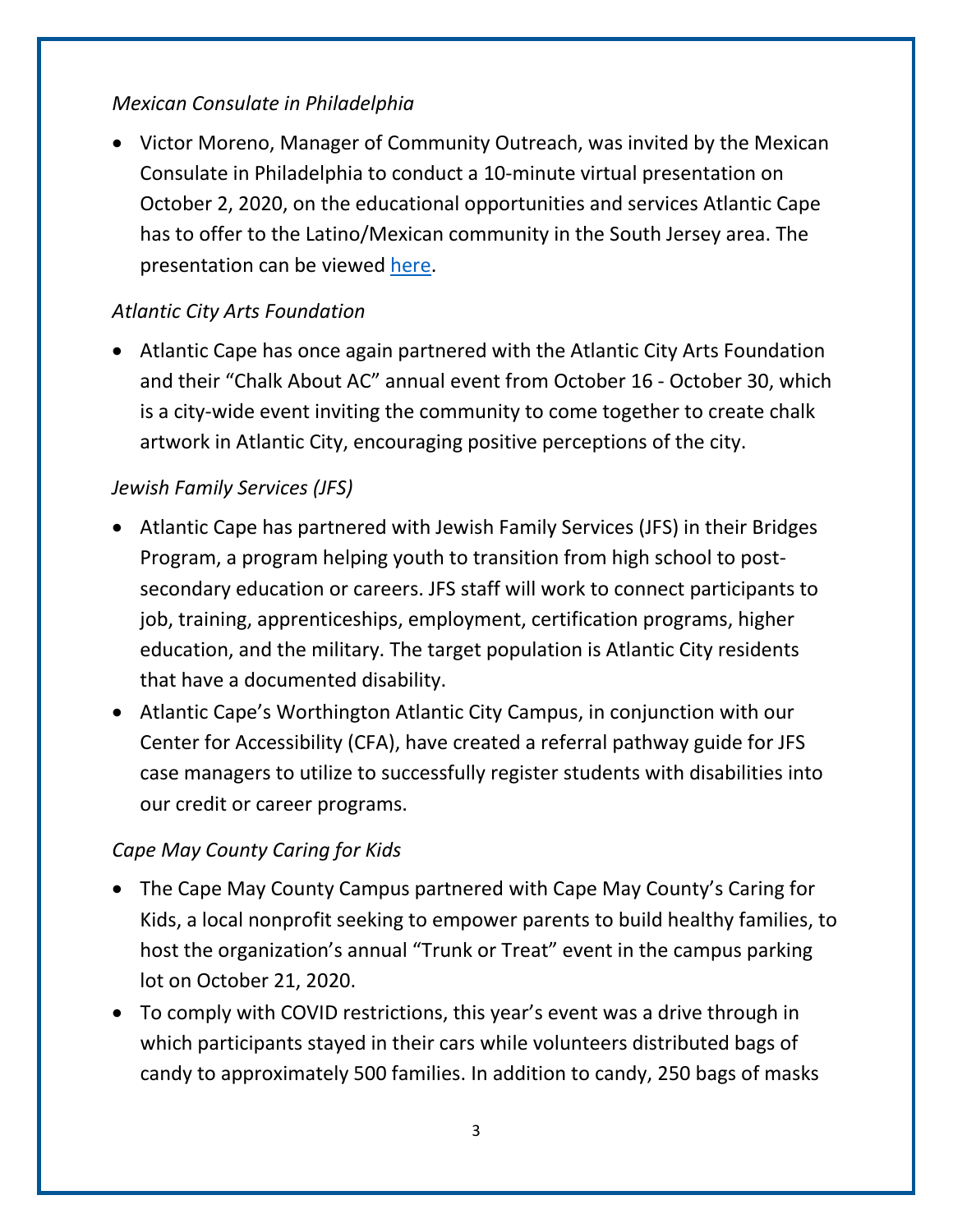(donated by Cape May County's Coalition for a Safe Community) were distributed with Atlantic Cape literature.

#### **Public Appearances**

## *Invest: South Jersey 2020 Virtual Conference*

- Dr. Gaba spoke on the panel for "Innovation and Adaptation: What This Could Mean for Education Post-Pandemic" at the Invest: South Jersey 2020 virtual conference on October 8, 2020 to an audience of approximately 380 people.
- The full conference can be viewed [here.](https://www.youtube.com/watch?v=Muf9YEiBX5Q)

# *NGA / AACC Reskilling and Recovery Network*

- Dr. Gaba joined Dr. Aaron Fichtner, President of the New Jersey Council of County Colleges, in presenting on the Pathway and Skills Collaboratives to the National Governors Association (NGA) / American Association of Community Colleges (AACC) Reskilling and Recovery Network on October 21, 2020.
- The mission of the Pathway and Skills Collaboratives is to create a statewide network of education and workforce preparation that is industry-driven, partnership-based and focused on equity and inclusion.
- Dr. Gaba highlighted efforts at Atlantic Cape that connect to the statewide efforts for recovery and reskilling.

## **Faculty Recognitions**

## *Lindback Award*

- Richard Russell, Assistant Professor of English, has been selected for this year's *Lindback Distinguished Teaching Award*.
- The Lindback Award, endowed by the Christian R. and Mary F. Lindback Foundation of Philadelphia, is awarded to an Atlantic Cape faculty member who has significantly enhanced the process of student learning; affected the motivation to learn; inspired a greater interest in academic pursuit; and influenced the lives of students in a meaningful way.